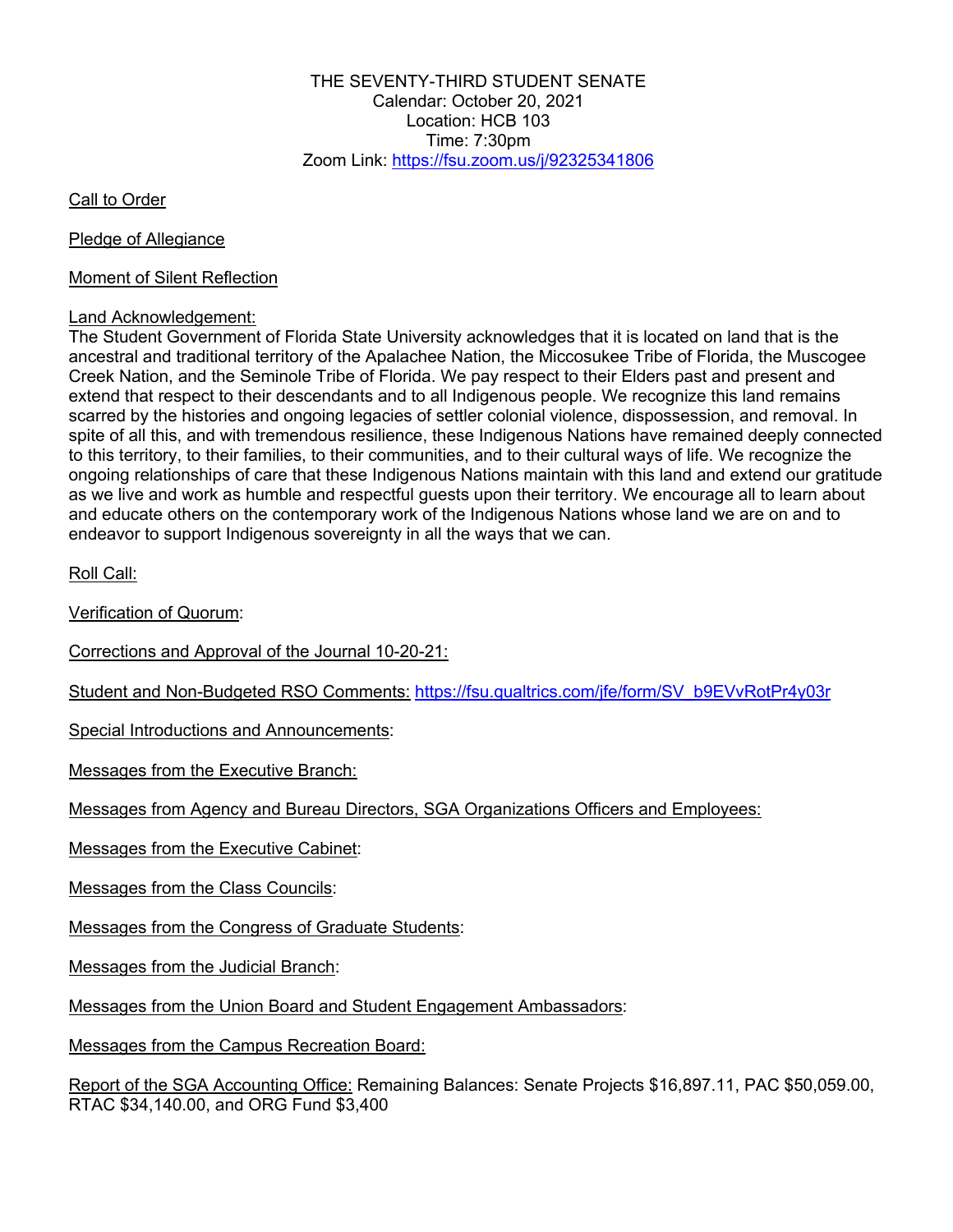# Report of Senate Liaisons:

# Report of Committees:

- Judiciary
- Internal Affairs
- Budget
- Finance
- Student Life & Academic Affairs
- Rules & Calendar
- Seminole & Indigenous Peoples Imagery & Education Ad Hoc

# Senate Confirmations:

Brandon Gabay, Office of Governmental Affairs, Board of Directors Member; Khamare Garner, Office of Governmental Affairs, Board of Directors Member; Ash Soto, Office of Governmental Affairs, Board of Directors Member; Omer Turkomer, Office of Governmental Affairs, Board of Directors Member; Caroline Ball, Student Council for Accessibility Advocacy, Director

# Consent Calendar:

# Resolution 30 Sponsored by Senator Roy (P) Allocating funding from the Programming Allocations Committee **PASSED AND AMENDED IN FINANCE 10.25**

| <b>Bills First Reading:</b> |                                                                                                                                                                                                                                                 |
|-----------------------------|-------------------------------------------------------------------------------------------------------------------------------------------------------------------------------------------------------------------------------------------------|
| <b>Bill 57</b>              | Sponsored by Senators Gonzalez (P) Berger, Bettley, Keyser, Lewis, Riguidel,<br>Tackett (Co)                                                                                                                                                    |
|                             | Representing the estimated amount in the budget to be submitted to the Student<br>Senate President for Budget Committee Allocation in the fiscal year of 2022-2023.<br>REFERRED TO BUDGET, 09.29. TABLED IN BUDGET, 10.05, 10.12.               |
| <b>Bill 61</b>              | Sponsored by Senator Tackett (P) Wang, Marcus, Nasworthy (Co)<br>Increasing the OPS wages of the Senate President and Senate Pro Tempore.<br><b>REFERRED TO SLAA THEN FINANCE, 10.20.</b>                                                       |
| <b>Bill 62</b>              | Sponsored by Senator Tackett (P) Wang, Marcus, Nasworthy (Co)<br>Adding the OPS wages of the Senate Clerk and Senate Parliamentarian. REFERRED<br>TO SLAA THEN FINANCE, 10.20.                                                                  |
| <b>Bill 63</b>              | Sponsored by Senators Tackett, Gonzalez (P)<br>Fixing language in the "Major Offices" portion of statutes. REFERRED TO INTERNAL<br>AFFAIRS THEN JUDICIARY, 10.20. AMENDED AND PASSED IN INTERNAL<br>AFFAIRS, 10.25. TABLED IN JUDICIARY, 10.26. |
| <b>Bill 64</b>              | Sponsored by Senator Roy (P)<br>To clarify the PAC/RTAC quorum requirements, to transfer PAC/RTAC funds to<br>Senate Projects each Summer, and to remove the stipulation that PAC/RTAC<br>can only use 50% of their budget each Fall.           |
| <b>Bill 65</b>              | Sponsored by Senator Roy (P) Marcus, B. Murray, Bettley (Co)<br>To add the role of Senate Historian to Statutes and define its role.                                                                                                            |
| <b>Bill 66</b>              | Sponsored by Senator Harmon (P)                                                                                                                                                                                                                 |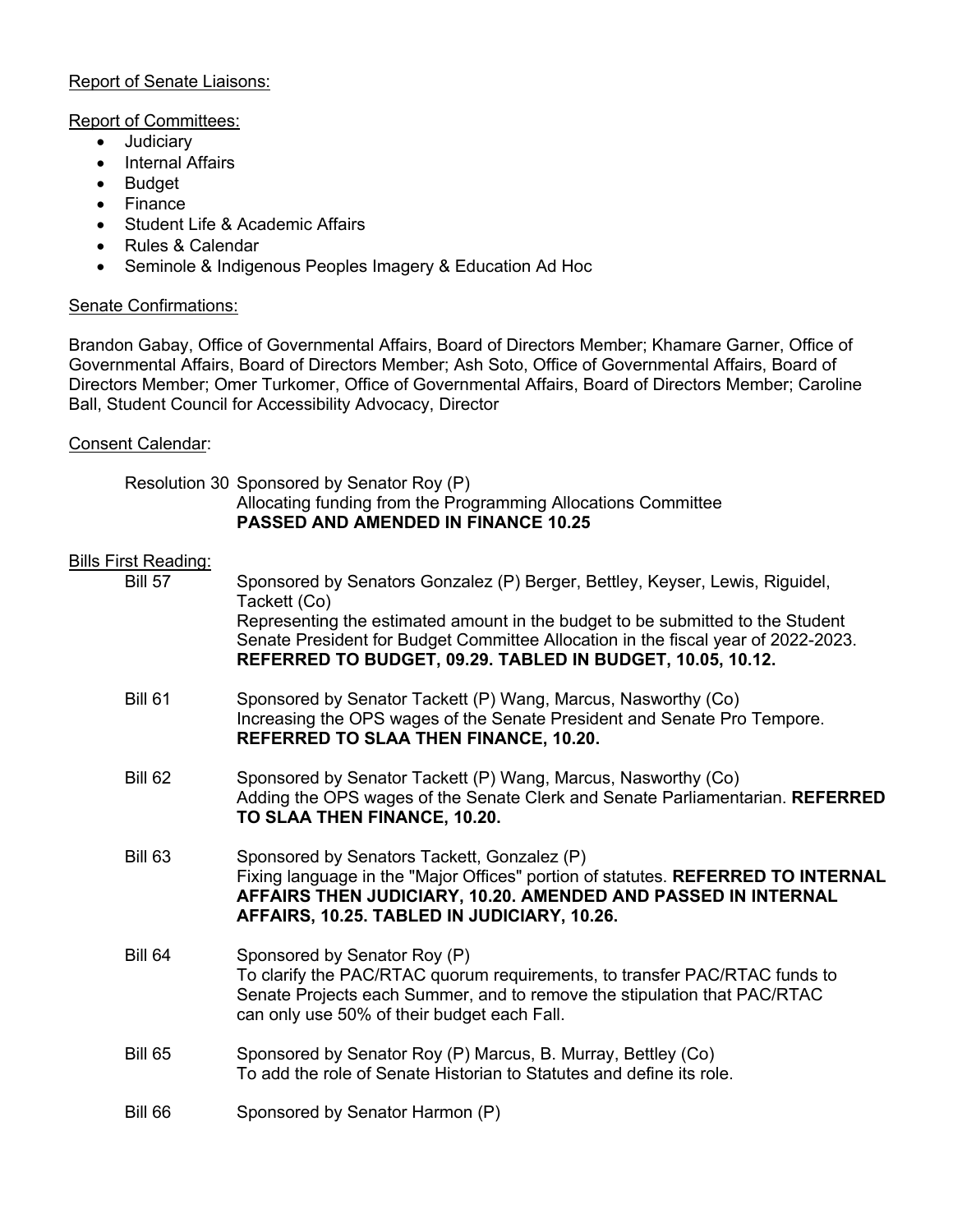To transfer \$2,480 from Senate Project to cover the rental space at the Alumni Association for the Fall 2021 SGA Inauguration.

Bill 67 Sponsored by Senator Harmon (P) To transfer \$250 from Senate Projects to cover the Photographer for the Fall 2021 SGA Inauguration.

#### Bills Second Reading:

#### Constitutional Amendments:

#### Resolutions:

| Resolution 77 | Sponsored by Senator Tackett (P) Wang, Marcus, Nasworthy (Co)                  |
|---------------|--------------------------------------------------------------------------------|
|               | Waiving the proviso language of Bill 2021 to amend the OPS hourly rate of the  |
|               | Senate President and Senate Pro Tempore in ordinance with Student Body Statute |
|               | 803.5(b). REFERRED TO BUDGET, 10.20.                                           |
|               |                                                                                |

Resolution 78 Sponsored by Senator Roy (P) Marcus, B. Murray, Bettley (Co) To add the role of Senate Historian to our Rules of Procedure and to define its role.

# Unfinished Business:

- Bill 51 Sponsored by Senator Randall (P) To amend the Student Body Statutes to eliminate the Budget Committee in its entirety and restructure its current duties to the purview of the Finance Committee. **REFERRED TO JUDICIARY THEN RULES & CALENDAR, 09.08. AMENDED AND PASSED IN JUDICIARY, 09.14. TABLED IN RULES & CALENDAR, 09.22, 09.29, 10.06, 10.13. PASSED IN RULES & CALENDAR, 10.20. TABLED ON THE FLOOR, 10.20.**
- Resolution 65 Sponsored by Senator Randall (P) To amend the Rules of Procedure to eliminate the Budget Committee in its entirety and restructure its current duties to the purview of the Finance Committee. **REFERRED TO RULES & CALENDAR, 09.07. TABLED IN RULES & CALENDAR, 09.15, 09.22, 09.29, 10.06, 10.13. PASSED IN RULES & CALENDAR, 10.20. TABLED ON THE FLOOR, 10.20**
- Resolution 75 Sponsored by Senators Marcus, Hunter (P) DuChêne, Tsouroukdissian (Co) Condemning the conversion of previously free student parking spaces in commuter lots and garages to a now paid luxury, while recognizing certain instances in which Pay to Park can increase community accessibility and visitor interaction. **REFFERRED TO SLAA THEN RULES & CALENDAR, 10.13. PASSED IN SLAA, 10.18. AMENDED AND PASSED IN RULES TABLED ON THE FLOOR, 10.20. TABLED ON THE FLOOR 10.20**

#### Statements of Dissent

#### New Business

• Impeachment: Senator Bouchard, College of Arts & Sciences Seat 4